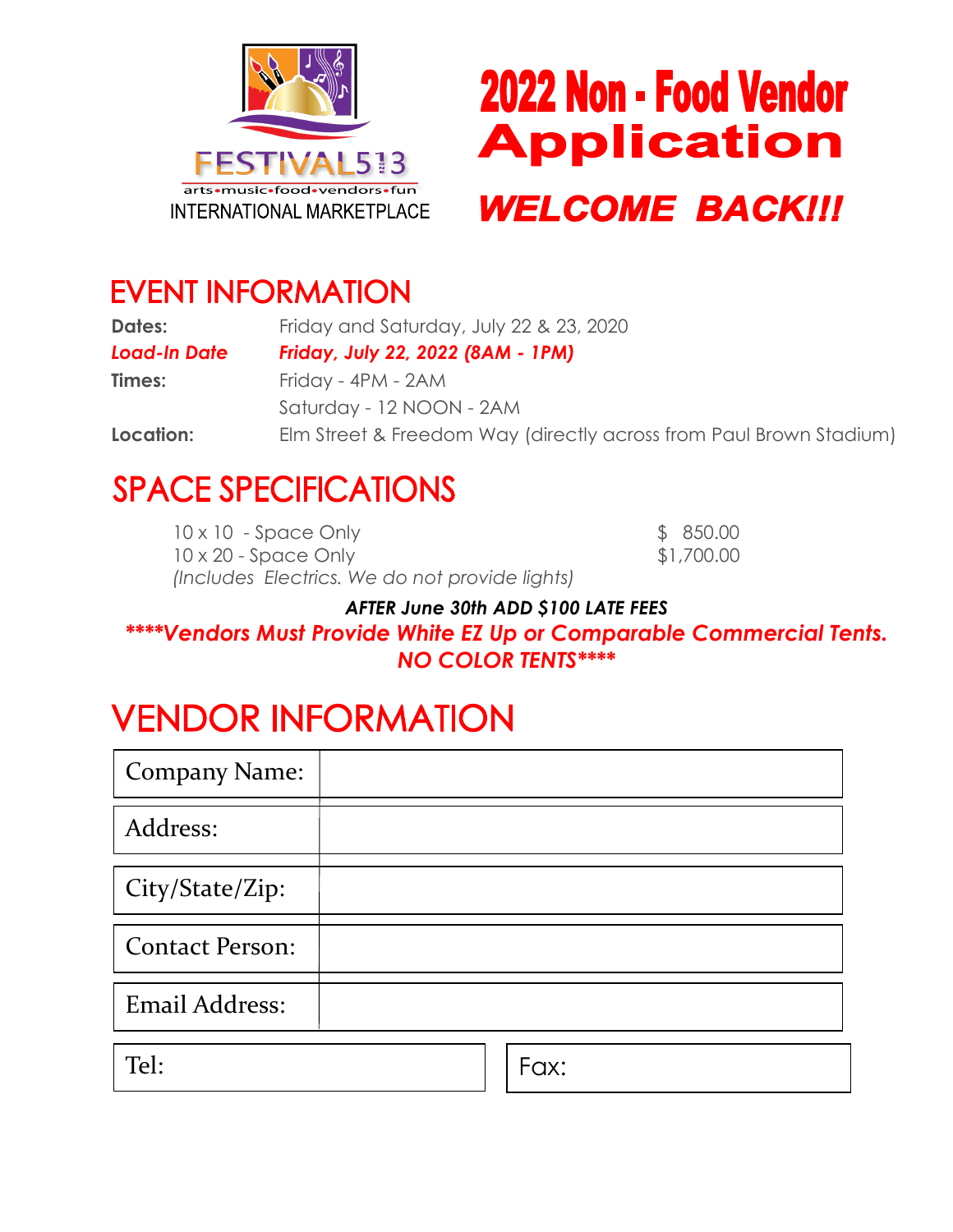

# **2020 Non - Food Vendor Application**

## **VENDOR INFORMATION**

**PRODUCT DESCRIPTION AND SERVICES**

# **VENDOR RESTRICTIONS**

#### **Product Restrictions:**

*Please Read completely and thoroughly. Initial in the appropriate places, then sign and mail in with application and payment. (\*)Denotes required fields. Please read carefully and initial indicating you understand each section .*

- Any products (including but not limited to T-shirts, posters, towels, caps, hats, seat cushions, shoes, coffee mugs, key chains, pens/pencils, etc.) bearing the Cincinnati Music Festival (CMF) name and/or logo: the performers photographs or likeness are strictly prohibited. This includes any name or logo which could be confused to be connected with the Cincinnati Music Festival (including but not limited to Cincinnati Music/Jazz Fest/ Festival, Ohio Music/Jazz Fest/Festival, Jazz Fest/Festival or Cincy's Fest/Festival). Festival513 reserves the right to make the final determination on such products, decorations, names or logos. **\*Int.**
- Any products (including but not limited to T-shirts, posters, towels, caps, hats, seat cushions, shoes, coffee mugs, key chains, pens/pencils, etc.) bearing the Festival513 name and/or logo: the performers photographs or likeness are strictly prohibited. This includes any name or logo which could be confused to be connected with the Festival513. Festival513 reserves the right to make the final determination on such products, decorations, names or logos.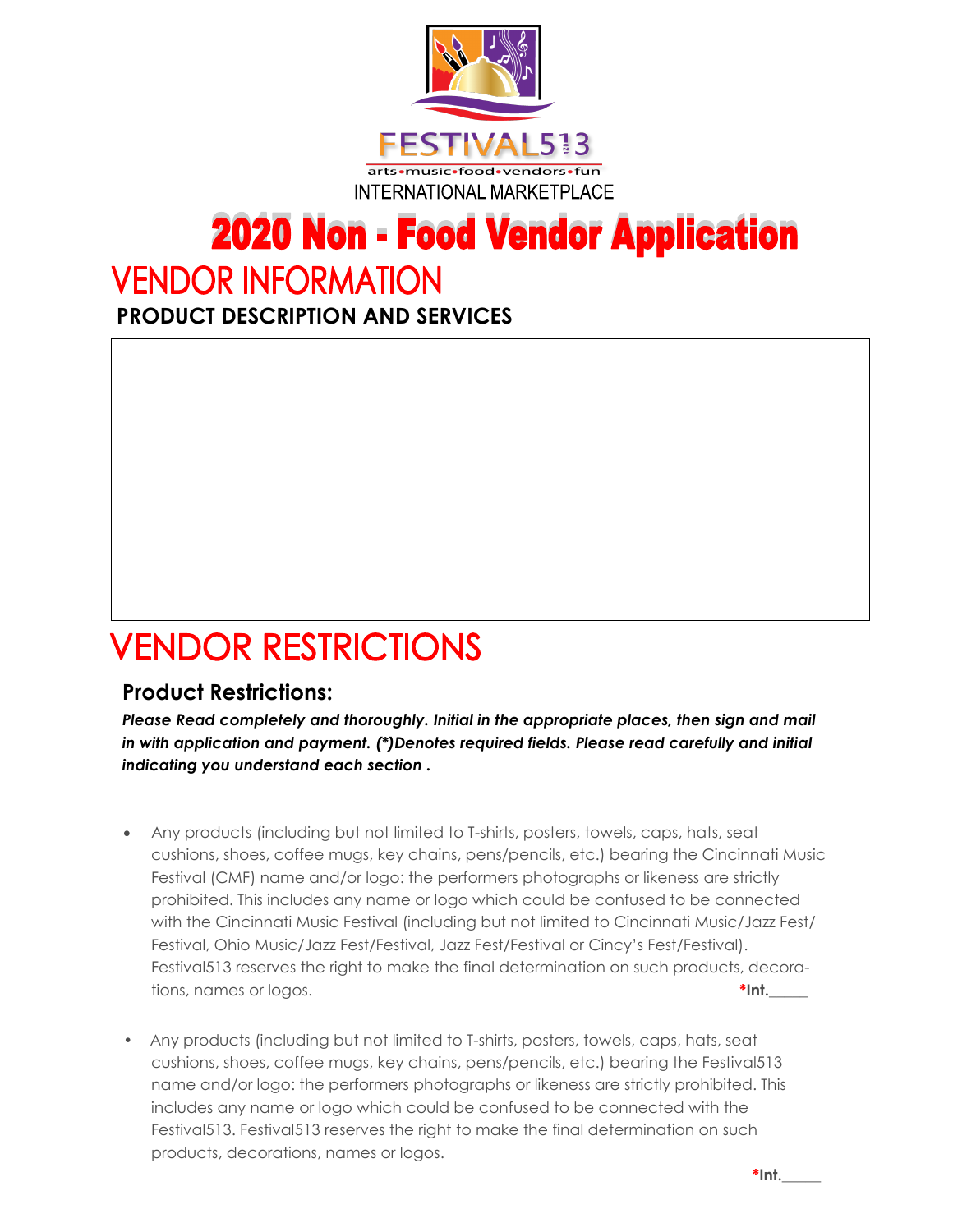### **VENDOR RESTRICTIONS (cont'd)**

- Only designated Vendors may sell drinks defined herein as all consumable liquids, carbonated or non-carbonated commercially packaged beverage, or water. Food Vendors may only sell fresh squeezed lemonade, frozen lemonade, snow cones or fruit smoothies. Festival513 makes the final determination. **\*Int.\_\_\_\_\_**
- No adult T-shirt can be sold within the Festival513 for less than \$10.00 before 1:00AM on Sunday **\*Int.\_\_\_\_\_**
- Counterfeit products that violate trademark laws are subject to being confiscated by law enforcement personnel. Festival513 strongly advises vendors to not sell such items. Vendors who sell such items do so at their own risks. No refund of costs will be given if such items are confiscated. The policy will be strictly **enforced.**  $\bullet$  **\*Int.** \_\_\_\_

Violators of the above restriction are subject to being removed from Fesital513 without any refund of costs. **Festival513** reserves the right to make the final determination on violations.

### **LIABILITY:**

Security will be provided over night on Friday and Saturday, 2am until 9am; however, vendors are responsible for their merchandise, inventory and/or property. Festival513 and its Sponsors assume no liability for any exhibitors merchandise, inventory and/or property due to loss, theft or damage.

Insurance: All vendors must have proof of liability insurance listing OurStory Foundation, BAT Enterprises, MainStage Events, Group513 LLC and the City of Cincinnati as additionally insured.

Proof of Insurance Certificate must be submitted with the application. Vendors without Proof of Insurance will not be allowed to participate in Festival513.

**\*Int.\_\_\_\_\_** 

**This document must be signed and submitted with your application. Your signature indicates that you agree to the terms and conditions listed above.**